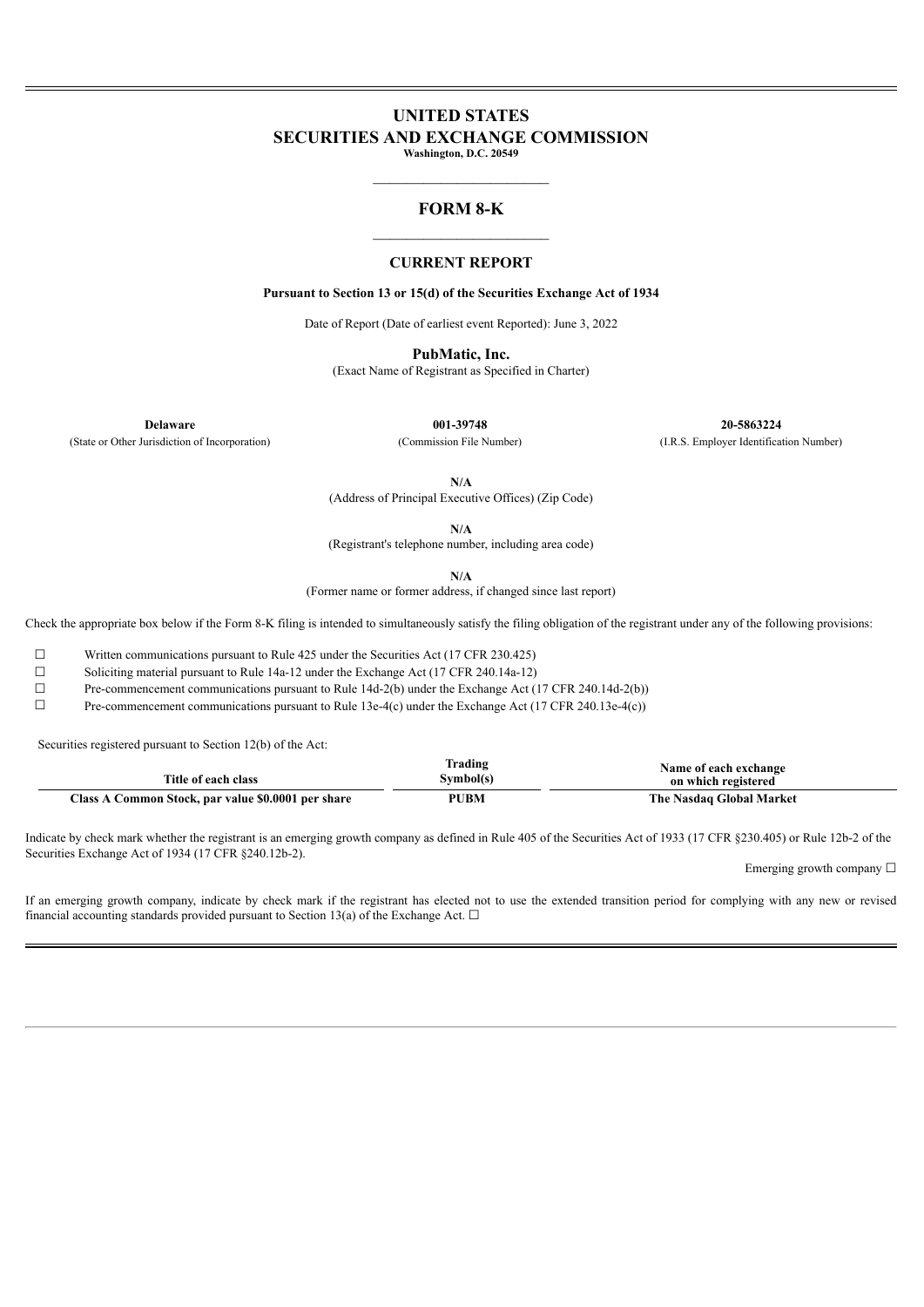#### Item 5.02 Departure of Directors or Certain Officers; Election of Directors; Appointment of Certain Officers; Compensatory Arrangements of *Certain Of icers.*

*(d)*

On June 3, 2022, upon the recommendation of the Nominating and Governance Committee of the Board of Directors ("*Board*") of PubMatic, Inc. ("*Company*"), the Board approved the appointment of Shelagh Glaser ("*Ms. Glaser*") and Jacob Shulman ("*Mr. Shulman*") to the Board and audit committee effective immediately, to serve until his or her successor is duly elected and qualified, or until his or her death, resignation or removal. Ms. Glaser and Mr. Shulman will serve terms that will expire at the Company's 2023 Annual Meeting of Stockholders.

There are no arrangements or understandings between Ms. Glaser and Mr. Shulman and any other persons pursuant to which Ms. Glaser and Mr. Shulman were named as directors. Ms. Glaser and Mr. Shulman are not parties to any transaction required to be disclosed pursuant to Item 404(a) of Regulation S-K. Additionally, the Board has determined that Ms. Glaser and Mr. Shulman satisfy the independence requirements of the NASDAQ Stock Market listing rules and the Securities and Exchange Commission for purposes of service on audit committees.

Ms. Glaser and Mr. Shulman's compensation shall be consistent with the Company's policy for non-employee directors, which provides for (i) an annual award consisting of restricted stock units with an aggregate value of \$175,000 of the Company's Class A common stock and (ii) an annual retainer of \$45,000 paid quarterly in arrears. In addition, Ms. Glaser and Mr. Shulman will receive \$10,000 in committee fees per year for service on the audit committee. Ms. Glaser and Mr. Shulman's initial compensation shall be pro-rated for full calendar months served in respect of the period between commencement of service and the immediately subsequent annual meeting.

In connection with their appointment to the Board, Ms. Glaser and Mr. Shulman will execute the Company's standard form of indemnification agreement for directors.